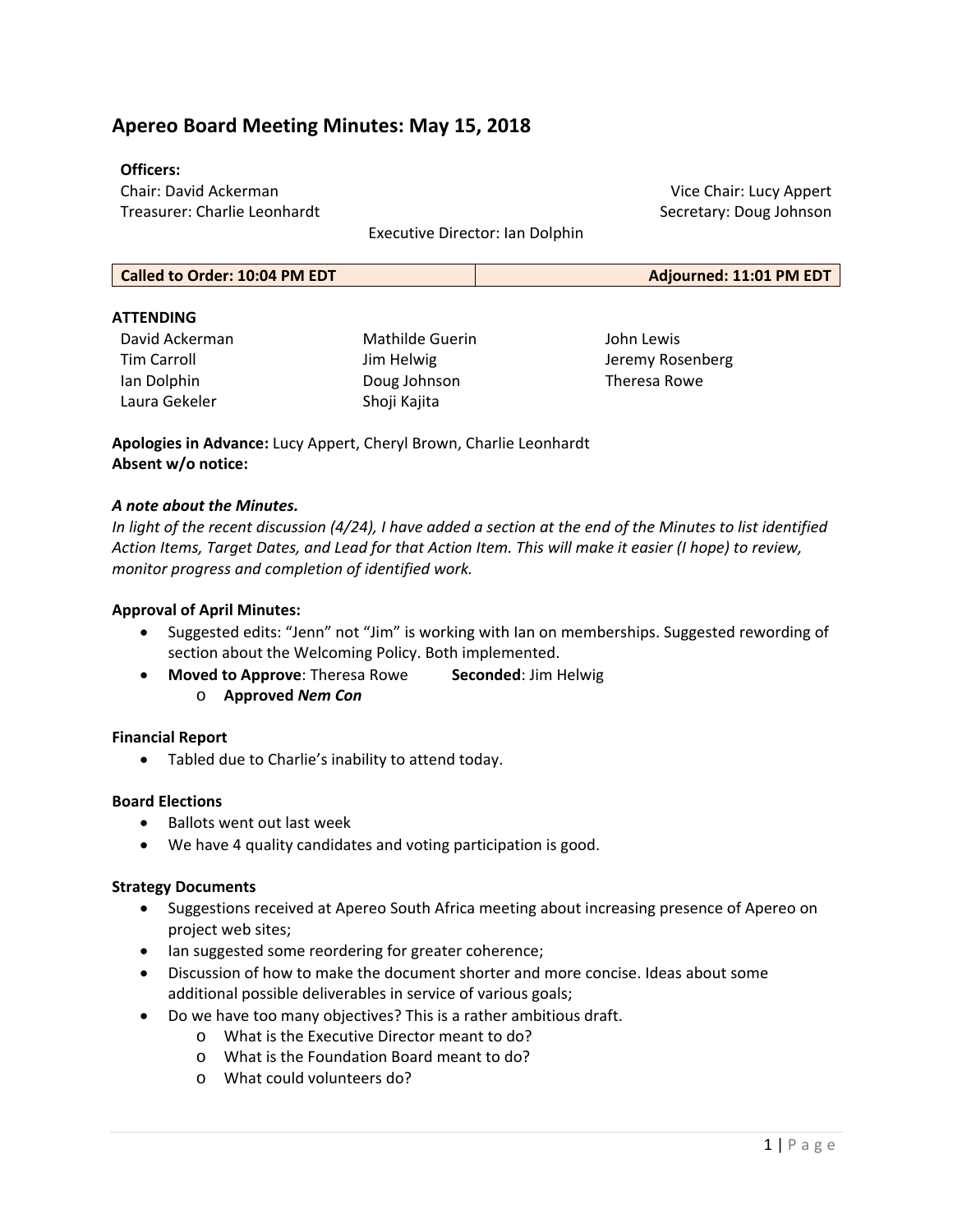*Related issue: What is the value add of Apereo to the software communities? How can we better communicate that value? Topic for future Board conversations.* 

### **Open Apereo 2018 ‐ current state**

- As of yesterday, 157 registered, 478 out of 670 room‐nights booked. We need to book 80% or 536 room‐nights to meet our obligation; with 58 more days to meet that target.
- Need more messaging, outreach
- See "Related issue" in previous section

**10:35 Executive Session** was called to update the Board on an upcoming project announcement that should not be public until after the announcement is made.

## **10:42 Executive Session Ended**

## **Open List Activity**

- Would there be value to creating some guidelines for discussion on the open lists?
- **Task force:** Jim Helwig and Theresa Rowe will discuss list traffic and make any recommendation to the Board, as needed.

### **Licensing Group**

- This proposal was sent to the licensing list and has received no objections:
	- 1. Adopt Apache categorized‐lists‐of‐licenses by reference ( https://www.apache.org/legal/resolved.html ), thereby getting out of the business of maintaining our own articulation of these categorizations.
	- 2. Adopt a single addition to these lists, clarifying the categorization of Educational Community License..
	- 3. Reach out to Apache via their (open) legal‐discuss@ list to suggest that Apache itself add Educational Community License to their categorized‐lists‐of‐licenses, thereby potentially making (2) unnecessary at some point in the future (I'll do this).
- Ian offered support with the suggestion that the Board should monitor the Apache licenses list to ensure future changes do not adversely affect Apereo.
- **Jim Helwig moved for the Board to support the Licensing Group proposal** 
	- o John Lewis seconded
	- o **Approved** *Nem Con.*

**Motion to Adjourn:** Doug Johnson **Second:** Laura Gekeler **Approved** *Nem con***.** 

**Adjournment:** 1101 hrs (EDST)

# **Executive Director's Notes**

*Items presented to the Board but not discussed in the Board meeting* 

### 1. **ED 20% Reduction ‐**

After using April effectively as a transition month, and forcing the 20% hours reduction into random days of the week, it seems more appropriate from both as personal perspective, and in terms of outward expectations, to maintain Friday as the day I do not work for the Foundation. This may change occasionally ‐ particularly where travel is involved.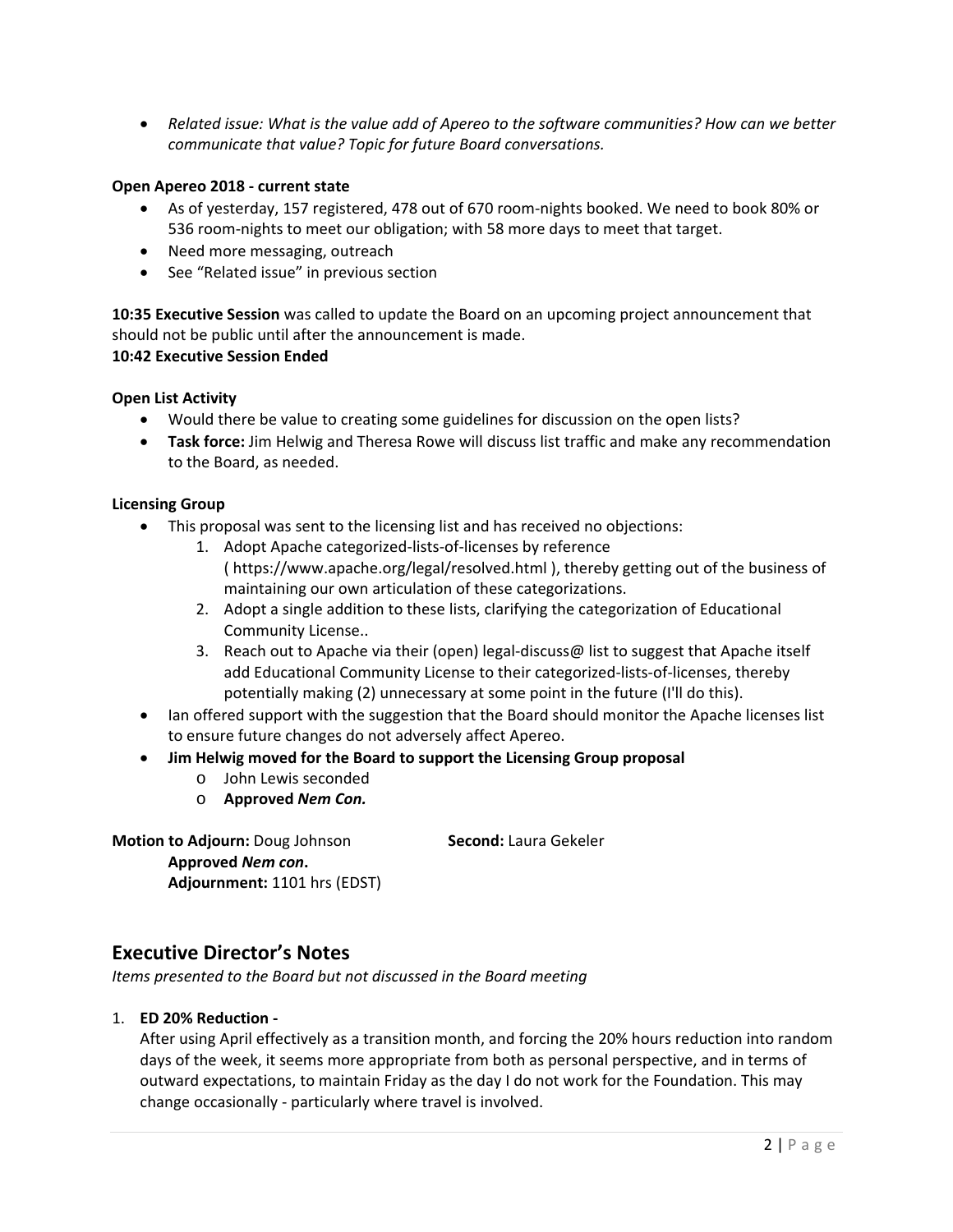## 2. **Sakai Transition**

The transition from Sakai Community Coordinator to a more distributed form of community coordination appears to have proceeded smoothly. I wish to note the immense professionalism demonstrated by Neal Caidin during the transition, and to thank Longsight and others for stepping up to assist.

## 3. **Apereo Africa ‐**

Apereo Africa took place in Potchefstroom, home of NWU week commencing 7th May. Robert Balfour, Deputy Vice Chancellor opened the event with strong statements in support of the creation of an NGDLE for NWU. It was interesting to note that this was not described as a single technology, but as an "Enabling ability", and perhaps more interesting still that this is built in to NWU \*institutional\* strategy ‐ not simply IT strategy. Professor Balfour went on to emphasize the importance of Apereo to NWU, and the institutions strong interest in Sakai, Karuta, Xerte and EQUELLA. International visitors included Chuck Severance, who spoke at the event on Tsugi, and Anthony Whyte on IMS Caliper. I provided and Apereo "progress report", and spoke (with a heavy emphasis that I was speaking in a personal capacity) on some high level "lessons learned" from early work in learning analytics. Representatives from Ghana also attended. Attendance was around 70 ‐ largely a facet of the location within South Africa. Next year's event will be at UCT in Cape Town. Presentations are available

at https://drive.google.com/drive/folders/1ZlYAvnlrTj0soH\_LODqPVT9Y3IakYdkL

## 4. **OnTask Incubation ‐**

OnTask have named their incubation team, and a request for Apereo mentor/s is currently with the IWG. If you have attended a SoLAR event, you may well recognise the OnTask team ‐ Abelardo Pardo (UNISA ‐ University of Southern Australia), Dragan Gasevic (Monash University) and Shane Dawson (UNISA ‐ University of Southern Australia)

# 5. **EQUELLA Advisory Board ‐**

Co‐Chairs will be announced shortly. They are ‐ Lee Webster, Director Learning Technology Innovation and Services at TAFE Queensland, ( https://www.linkedin.com/in/lewebster/ ) and Mara Hancock, CIO, VP‐Technology at California College of the Arts (https://www.linkedin.com/in/marahancock/ ).

# **Information Items**

### **Upcoming Events**

- 3rd-7th June Open Apereo 2018, Montreal, Quebec, Canada
- 24th-26th July 2018 Annual Sakai LAMP Camp. Pedagogy and Technology Conference, USA
- Apereo Webinars: https://www.apereo.org/content/apereo-events
- **More events** will be listed at https://www.apereo.org/events